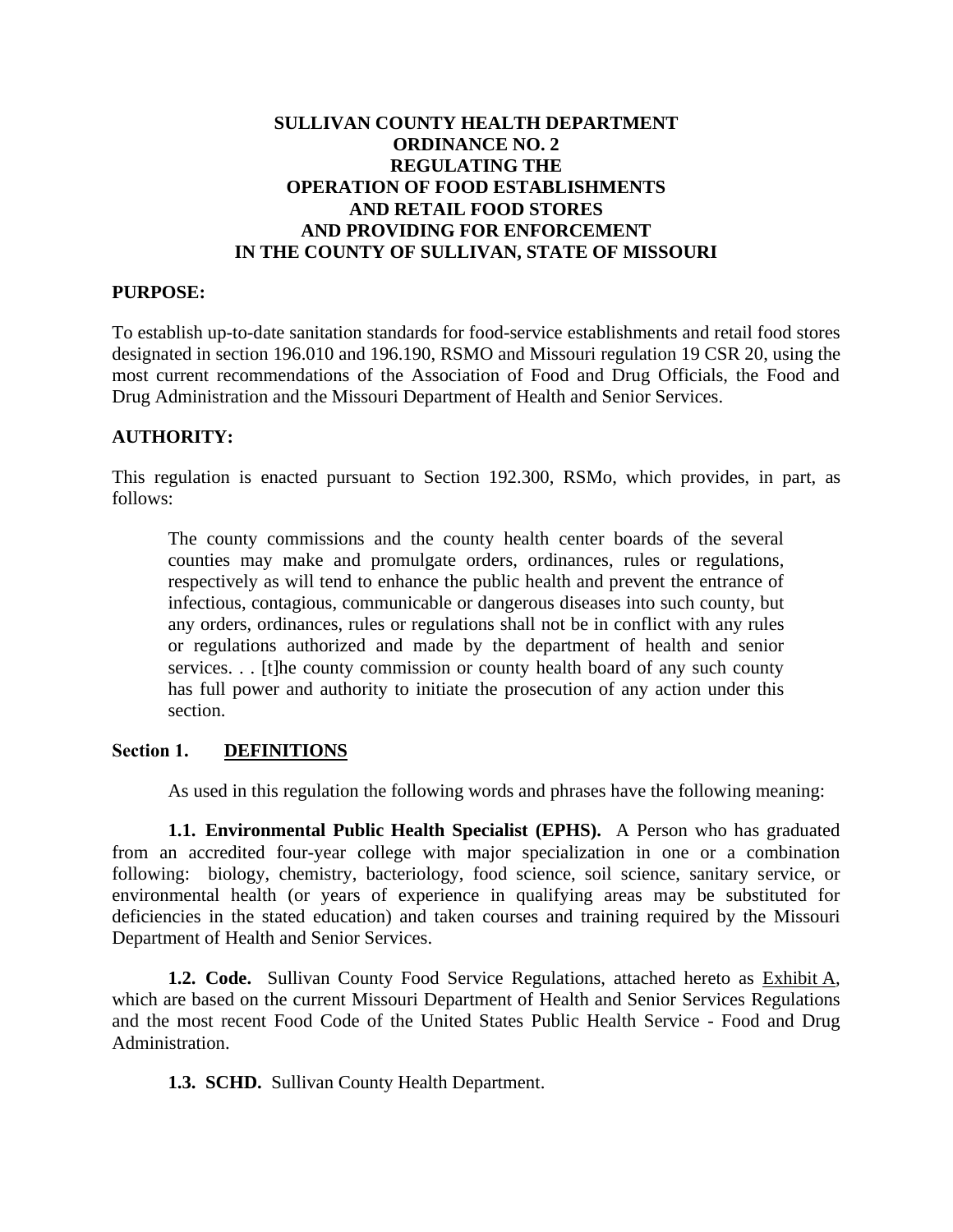**1.4. Food Establishment.** An operation that stores, prepares, packages, processes, serves, vends, or otherwise provides food for sale for human consumption, with these exceptions:

- A. A produce stand that offers only whole, uncut, fresh fruit and vegetables.
- B. A kitchen in a private home if only food that is not potentially hazardous is prepared for sale or service at a function such as a religious or charitable organization's bake sale and if the consumer is informed by a clearly visible placard at the sale location that the food is prepared in a kitchen that is not subject to inspection.
- C. A kitchen in a private home if only food that is not potentially hazardous is prepared for sale or service of baked goods will not be inspected unless there is a validated complaint verified by the SCHD. All the ingredients must be on the product and include the statement "This product has not been inspected by the SCHD". The products cannot be sold in a retail market.
- **1.5. County Health Officer.** The Administrator of the SCHD.

**1.6. Mobile Food Vendor.** A vehicle-mounted food service vendor designed to be readily moveable. A mobile food vendor at a fixed location for more than 14 consecutive days or at anything other than a single event is not considered a Temporary Food Vendor.

**1.7. Permit.** A written authorization issued by the **Sullivan County Health Department** which authorizes the operation of a Food Establishment or vendor.

**1.8. Person.** An association, corporation, individual partnership, other legal entity, government, or governmental subdivision or agency.

**1.9. Potentially Hazardous Foods.** A food that is natural or synthetic and is capable of supporting rapid and progressive growth of infectious or toxigenic microorganisms.

**1.10. Retail Food Store.** Any establishment or section of an establishment where food and food products are offered to the consumer and intended for off-premise consumption. The term includes delicatessens that offer prepared food in bulk quantities only.

**1.11. Seasonal Food Vendor.** A food vendor that operates for a period of less than 30 days per six months.

**1.12. Temporary Food Vendor.** A food vendor that operates for a period of less than 7 consecutive days in conjunction with a single event or celebration**. Milan Old-Timers are Exempt from permits, but must come to the SCHD for an educational packet before serving food.**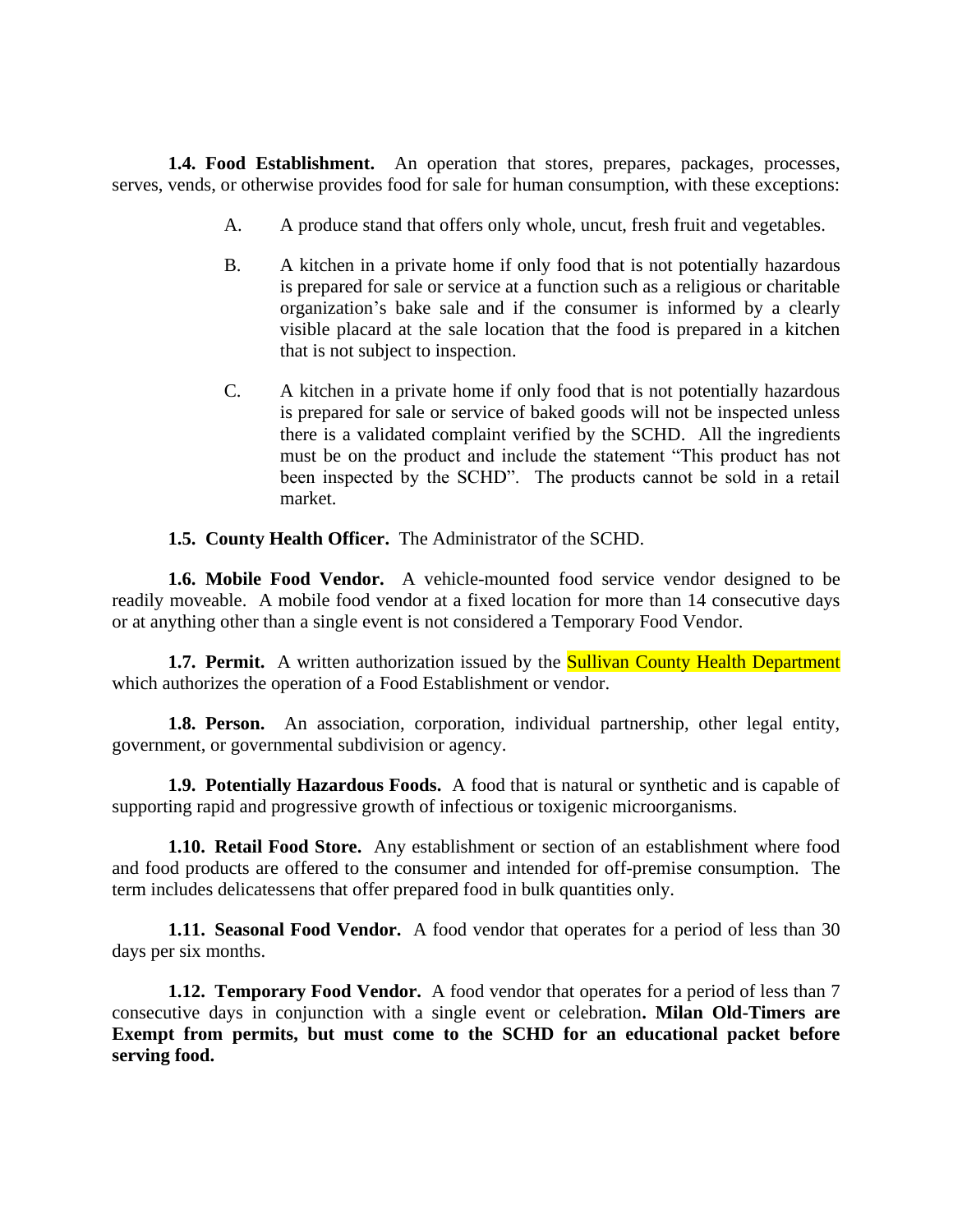**1.13. Other Definitions.** All other definitions as listed in the most current Food Code of the United States Public Health Service - Food and Drug Administration and the most current recommendations of the Association of Food and Drug Officials are adopted for use in enforcement of this regulation.

## **Section 2. PERMIT APPLICATIONS**

**2.1. Requirements.** A Person may not operate a Food Establishment without a valid Permit to operate issued by SCHD.

### **2.2. Applications**.

- A. An applicant shall submit an application for a Permit at least thirty (30) calendar days before the date planned for opening a new Food Establishment.
- B. A Person desiring to operate a Food Establishment shall submit to SCHD a written application for a Permit on a form provided by SCHD.

### **Section 3. ISSUANCE OF PERMITS**

**3.1. New, Converted, or Remodeled Establishments.** SCHD may issue a Permit to an applicant after applicant has completed and submitted the following:

- A. a properly completed application;
- B. the required fee pursuant to Section 5 of this regulation;
- C. the required plans specifications and information for review and approval;
- D. proof of approval from the appropriate regulatory agencies; and
- E. a preoperational inspection, which must show that the establishment is built and/or remodeled in accordance with the approved plans specifications and that the establishment is in compliance with the Code and this regulation.

SCHD shall issue a Permit to the applicant if its inspection reveals that the proposed Food Establishment complies with the requirements of the Code and this regulation. The Food Establishment shall receive a priority rating of High, Medium, or Low according to the Public Health Food Service Establishment Priority Assessment guidelines as stated by the Department of Health and Senior Services in the Environmental Health Operational Guidelines. Food Establishments shall have at least one employee on duty during all hours of operation that has successfully completed an approved food safety training course.

**3.2. Existing Establishments, Permit Renewal and Change of Ownership.** SCHD may renew a Permit for an existing Food Establishment or may issue a Permit to a new owner of an existing Food Establishment after a properly completed application is submitted, reviewed,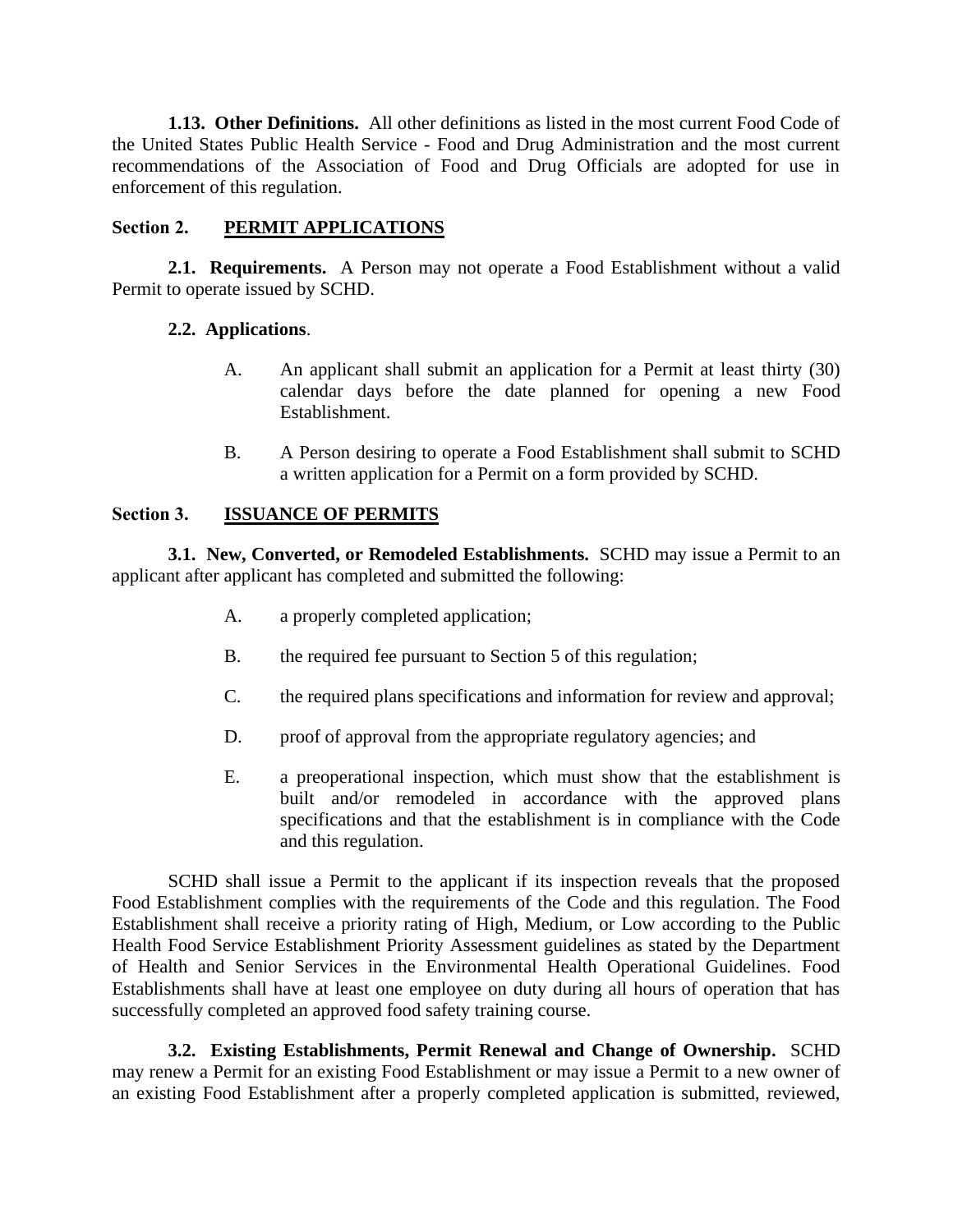and approved, the fees are paid, and the current inspection shows that the establishment is in compliance with the Code and this regulation.

**3.3. Temporary Food Vendor.** SCHD may issue a Permit for a Temporary Food Vendor after a properly completed application is submitted, reviewed and approved and the fees are paid. An on-site inspection may be conducted at the discretion of the EPHS.

**3.4. Permits Not Transferable.** A Permit may not be transferred from one Person to another Person, from one Food Establishment to another, or from one type of operation to another.

**3.5. Denial of Application for Permit – Notice.** If an application for a Permit to operate is denied, SCHD shall provide the applicant with a notice that includes:

- A. The specific reasons and or Code violations supporting the Permit denial;
- B. The actions, if any, that the applicant must take to qualify for a Permit; and
- C. A description of the applicant's right of appeal, the appeal process, and time frames for appeal that are provided for under this regulation.

**3.6 Permit Period.** A Permit issued pursuant to this regulation shall be valid for the period requested in the application.

#### **Section 4. RESPONSIBILITIES OF THE PERMIT HOLDER**

**4.1. Requirements for Retaining Permit.** Upon acceptance of the Permit issued by HCHC, the Permit holder shall:

- A. Post the Permit in a location in the facility that is conspicuous to consumers;
- B. Comply with the provisions of the Code, regulations, rules and orders of SCHD and shall operate the Food Establishment in accordance to the Code and this regulation, including the conditions of any granted variance and approved plans as specified in this regulation;
- C. Comply with applicable state regulations including without limitation, 19 CSR 20-1.025;
- D. Sign the acknowledgment of receipt of inspection findings;
- E. Immediately contact SCHD to report a communicable illness of an applicant or employee with the following diseases:

HEPATITS A

ACTIVE TB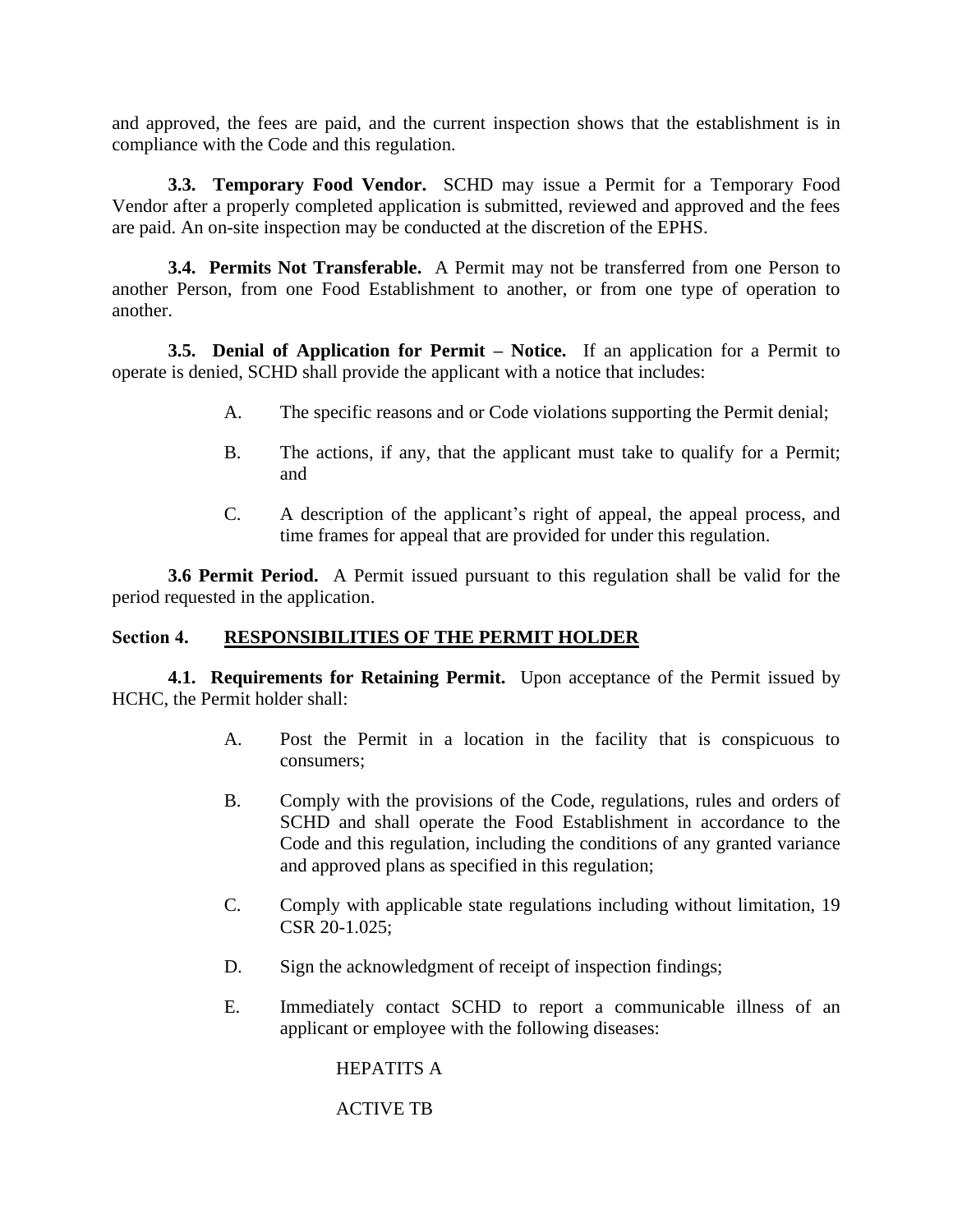as specified in the current Food Code for the State of Missouri;

- F. Immediately discontinue operations and notify SCHD if an imminent health hazard may exist.
- G. Comply with directives of SCHD including time frames for corrective actions specified in inspection reports, notices, orders, warnings, and other directives issued by SCHD or the Department of Health and Senior Services in regard to the Permit holder's Food Establishment or in response to community emergencies
- H. Accept notices issued and served by SCHD according to this regulation.
- I. The Permit holder shall be the Person in charge or shall designate such a Person and shall assure that the Person in charge or designated Person in charge is present at the Food Establishment during all hours of operation. The Person in charge or designated Person(s) in charge must attend food handler's training annually and/or have a Food Handler Card (as defined in Section 4.2 of this regulation), and.
- J. Allow representatives of SCHD, bearing proper credentials and identification, access to the Food Establishment for the purpose of inspection and investigation in accordance with this regulation.

**4.2. Basic Food Sanitation Card ("Food Handler Card").** A document provided by the SCHD when a Person provides evidence of satisfactory completion of a Basic Food Safety Sanitation Course offered by the SCHD on its web site and in the classroom and has successfully passed an examination provided by the SCHD on its web site. The Food Handler Card shall be renewed every  $two$  (2) years.

- A. *Food Handlers, Food Handler Card Required***.** No Person shall prepare, handle, or dispense food for human consumption, or come into contact with food or food preparation utensils, at any Food Establishment, unless that Person has applied for and obtained a Food Handler Card from SCHD within sixty (180) days of commencement of employment or operation of a Food Establishment.
- B. *Food Handler Card, Standards***.** The issuance of Food Handler Cards shall be governed by the standards imposed by the SCHD as to fee, required training, and duration that is in effect at the time of application.
- C. *Food Handler Card, Disposition and Display***.** Each holder of a Food Handler Card required under this section shall keep said Food Handler Card on his or her person at all times while working in a Food Establishment.
- D. *Food Handler Card, Failure to Produce***.** Failure of any Person to produce a valid Food Handler Card upon the demand of the County Health Officer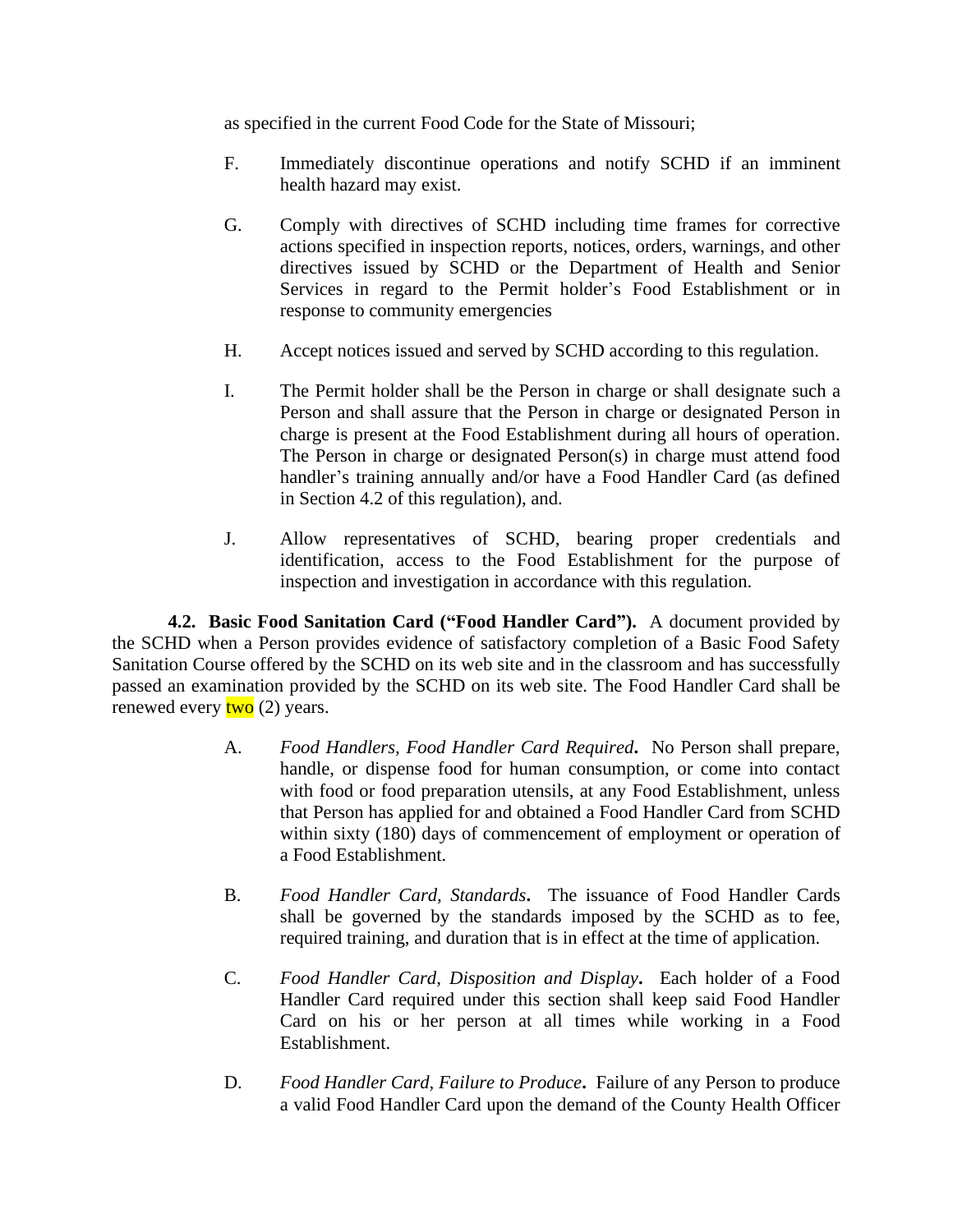shall be presumptive evidence that such Person is not a permitted food handler. If the person continues to handle food then the establishment will receive one critical violation.

- E. *Food Establishment Operator Not to Permit Violation***.** No holder of a Permit to operate a Food Establishment shall allow any Person to prepare, handle, or dispense food for human consumption, or come into contact with food or food preparation utensils, unless that Person has **applied and/or notified the SCHD they they will be at the next Food Handlers Training** within sixty (60) days of commencement of employment or operation of the establishment, a Food Handler Card from SCHD.
- F. *Food Establishment Operator, Maintenance of Listing Required***.** Each Permit holder shall maintain a listing of all Food Establishment employees who possess or who have signed up for Food Handler Cards.

### **Section 5. FEES**

**5.1. Permit Fees.** Permit fees will be collected at the time the Permit is issued and billed on July 1, for renewals. The Permit fee will include the cost of annual inspection. Fees will be billed by and payable to Sullivan County Health Department within 30 days of the date of invoice. Fee schedule is as follows. All Schools are exempt from permit fees, but must pay the  $2<sup>nd</sup>$  follow up fee. Refer to 5.3 for fee schedule.

A. Food Establishments - per year:

|    | <b>High Priority</b><br><b>Medium Priority</b><br>Low Priority<br>Catering-per year | \$250.00<br>\$100.00<br>\$50.00<br>\$50.00 |
|----|-------------------------------------------------------------------------------------|--------------------------------------------|
| B. | Seasonal permit - per six months                                                    | \$40.00                                    |
| C. | Temporary permit - per event                                                        | \$20.00                                    |

**5.2. Mandatory Food Handler Training Card Fees.** SCHD shall charge a training fee of \$10.00 per Person every 2 years for training employees and charge Persons, plus a charge may be made for the cost of materials and supplies. School employees are exempt from the fee.

> A. *Individual Training***.** At the request of the owner/manager, SCHD will provide special on-site training for employees for a fee of \$50.00 plus \$10.00 per Person per year.

**5.3. Additional Inspection Fees.** Following any regular inspection, an additional fee of \$0.00 will be charged on the **First** follow-up inspection. If more than one follow-up inspection is required a \$50.00 fee will be charged for  $2^{nd}$  inspection and \$25 for  $3^{rd}$  and on. In addition, a \$25.00 fee will be charged for each written complaint that is subsequently substantiated and validated by an inspection.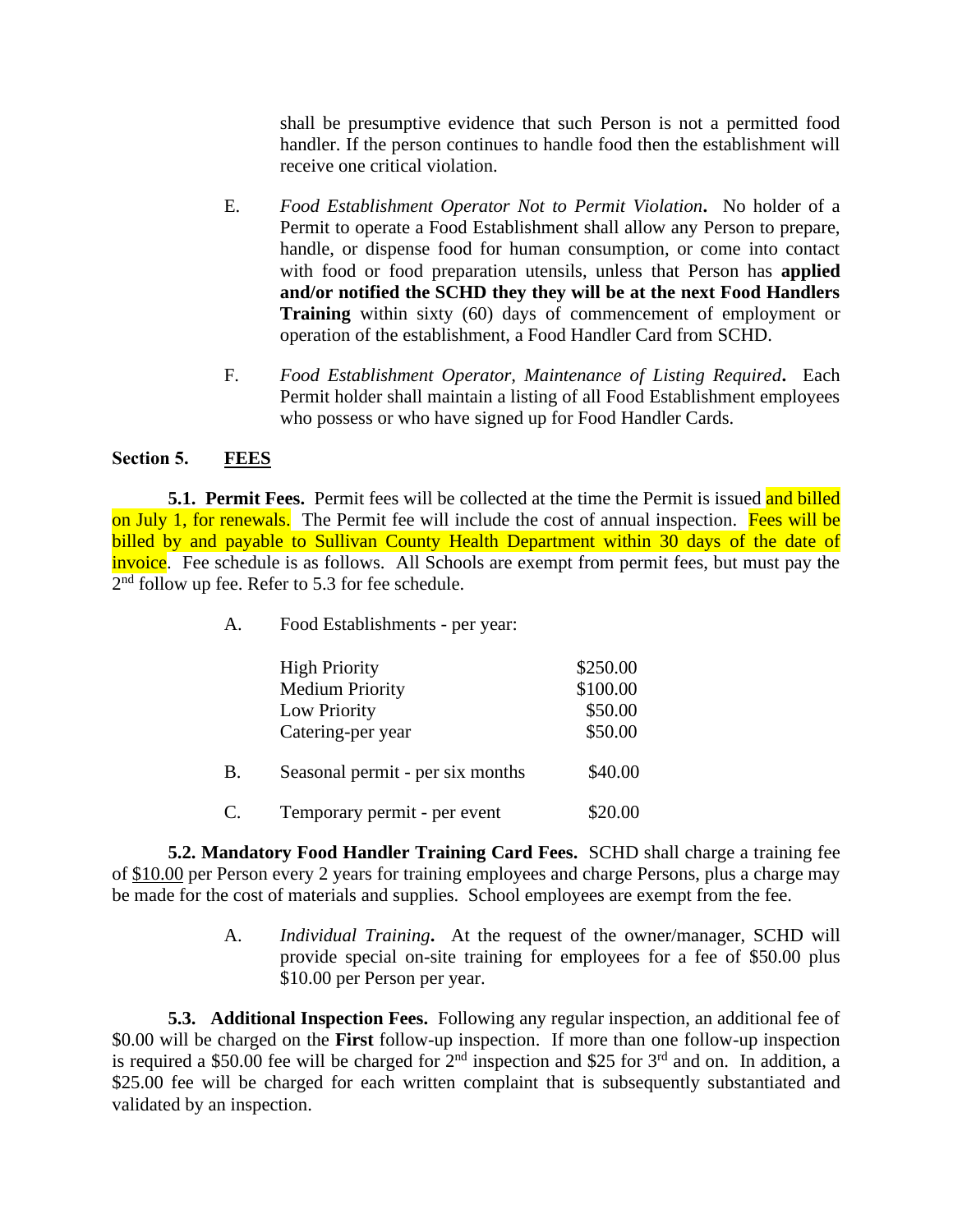#### **Section 6. RESPONSIBILITIES OF SCHD**

**6.1. Copy of Regulation.** At the time a Permit is issued, SCHD shall provide to the Permit holder one copy of the Code and the regulation, so the Permit holder is notified of the compliance requirements and the conditions of retention.

**6.2. Training SCHD** shall schedule food handler training classes at such times to make them available to all food service and retail food staff. Training classes will be held at least quarterly during regular office hours. Requests for sessions at other times may be made to the County Health Officer or EPHS.

### **Section 7. INSPECTIONS**

**7.1. Inspections Conducted By.** All inspections shall be conducted by an EPHS or the Administrator of the SCHD.

**7.2. Inspections Conducted When.** The frequency of Food Establishment inspections shall be determined according to public health priority, which is calculated using the Food Establishment Public Health Priority Assessment Worksheet. Food Establishments in the high-risk category should be inspected on a more frequent basis than medium risk facilities, which in turn, should be inspected on a more frequent basis than low risk facilities. The priority schedule is as follows:

| <b>High Priority:</b>   | Inspection 2 times per year 6-9 months |
|-------------------------|----------------------------------------|
| <b>Medium Priority:</b> | Inspection every twelve 9-12 months    |
| <b>Low Priority:</b>    | Inspection every twelve 12-18 months   |

Additional inspections of Food Establishments shall be performed as often as necessary for the enforcement of this regulation. SCHD shall inspect a food establishment at least annually. Frequency of complaint and compliance inspections will be determined by SCHD.

*There will be no advance notification of inspections. All inspections will be unannounced.*

#### **Section 8. RESTRICTION OR EXCLUSION FROM FOOD HANDLING**

**8.1. Restriction or Exclusion.** Any food handler who tests positive for a communicable disease shall be restricted or excluded from a food handling procedure until the disease is no longer in the communicable stage.

> A. *Release from Restriction or Exclusion***.** The determination that the communicable stage has lapsed shall be confirmed by the nursing staff of SCHD in accordance with the Missouri Department of Health and Senior Services, "Policy and Procedure Manual for General Communicable Disease." SCHD nursing staff shall consult with Missouri Department of Health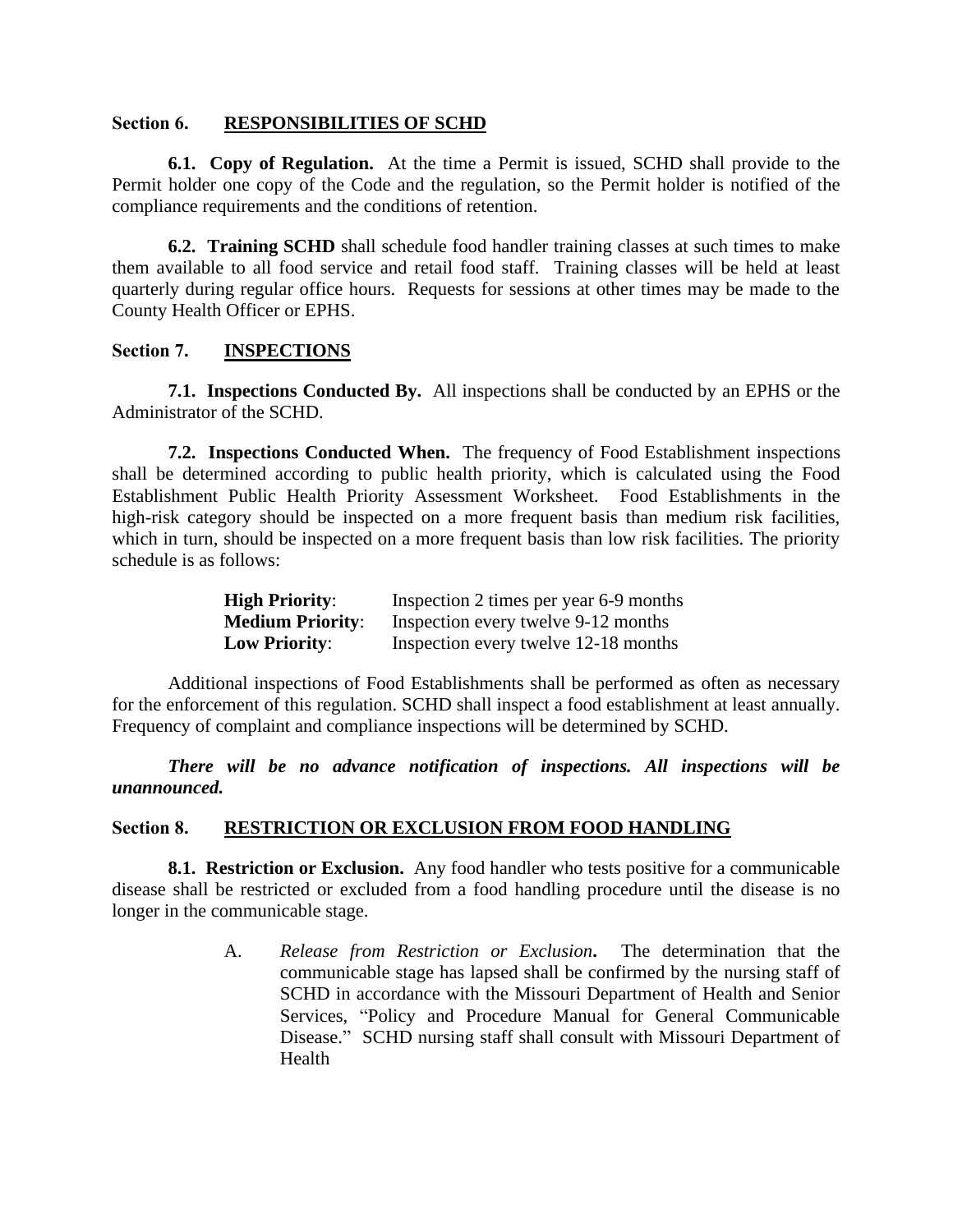#### **Section 9. CLOSURE**

**9.1. Automatic Closure.** Any Food Establishment that has at least 6 Critical Items indicated on the inspection sheet shall automatically cease operations until such time as the critical items are determined, by re-inspection, to be corrected. A "Critical Item" shall be defined as a provision of state regulations, the Code or this regulation, noncompliance with which "is more likely than other violations to contribute to food contamination, illness, or environmental health hazard." See Chapter 1-201.10(B)(17) of the Food and Drug Administration 1999 Food Code, as adopted pursuant to 19 CSR 20-1.025.

**9.2. Other Closure.** Any Food Establishment that is found to have a condition or situation that is an imminent public health hazard shall be required to cease operations until the condition or situation is corrected.

**9.3. Re-Inspection.** Re-inspection will be done within 5 business days of SCHD's receipt of notification from the Permit holder that Critical Items or imminent public health hazards have been corrected.

**9.4. Re-Training.** The Permit holder and all employees of a food service or retail food establishment that is served an automatic closure order shall renew their basic food handlers training.

### **Section 10. ENFORCEMENT (SULLIVAN COUNTY SHERIFFS OFFICE-PROSECUTING ATTORNEY)**

**10.1. Notice of Violation.** SCHD shall serve any Person found to be violating any provision of this regulation with a written notice, via certified mail, or in person, stating the nature of the violation and indicating a mandated time limit for the satisfactory correction thereof. SCHD shall provide a minimum of 15 days' notice, except when immediate or automatic closure is warranted pursuant to Section 9 of this regulation. The offender shall, within the period of time stated in such notice, permanently cease all violation.

**10.2** Continued **Violation.** Any Person who shall continue a violation of this regulation beyond the time limit provided in Section 10.1 shall be subject to revocation of his or her Permit or Food Handler Card, as applicable. Upon revocation of any Permit, the holder of the revoked permit shall cease operation of the Food Establishment. Thereafter, SCHD shall require such permit holder to apply for a new permit and to complete all the requirements of a new application under Section 3.1 of this regulation before resuming operation of a Food Establishment.

**10.3. Violation of Provisions.** Any Person violating any of the provisions of this section shall become liable to SCHD for any expense, loss or damage incurred by SCHD by reason of such violation.

#### **Section 11. APPEALS**

**11.1. Appeal Hearings.** Any Person aggrieved by a decision of SCHD may appeal to the Sullivan County Commissioners by filing a written application with the County Health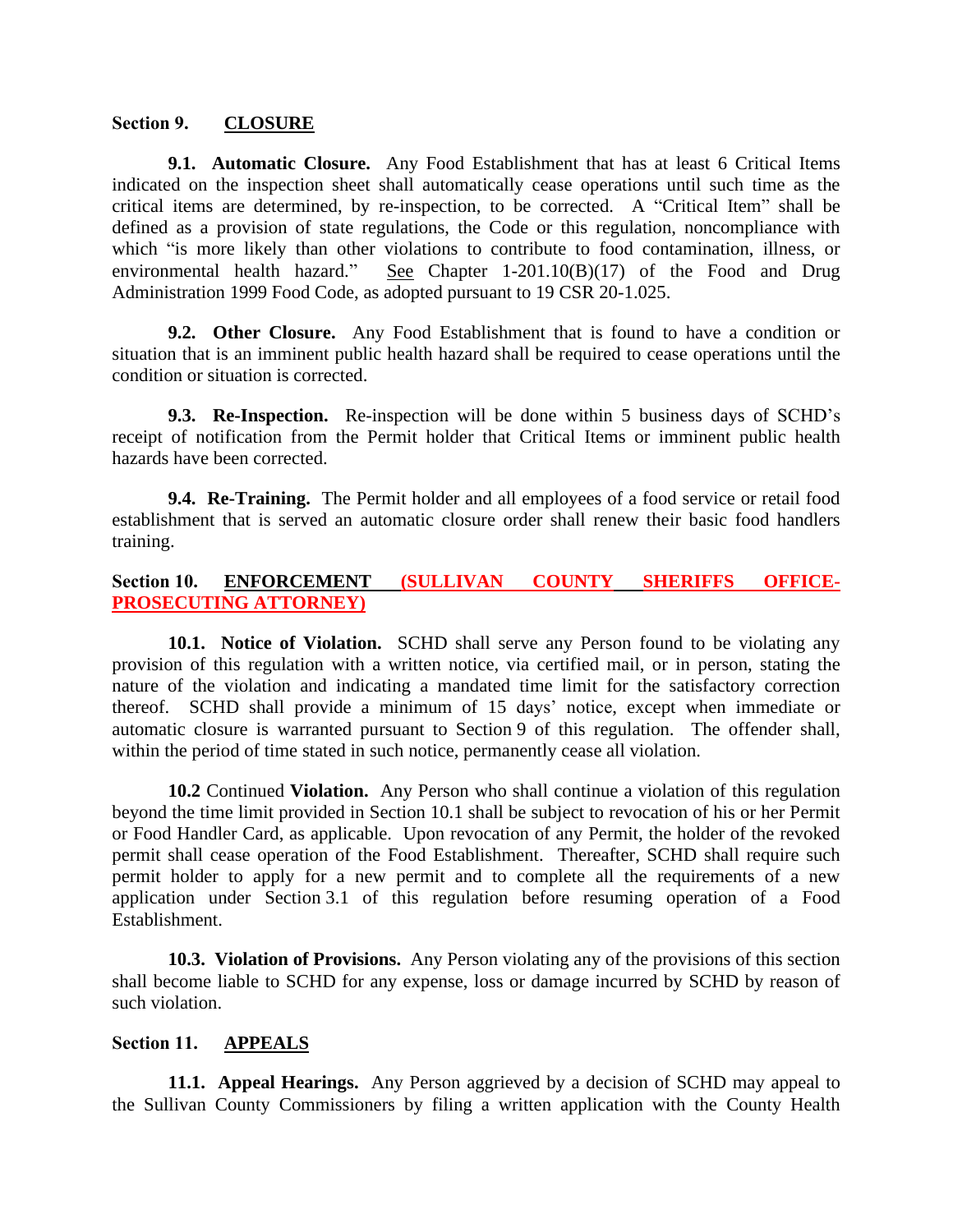Officer within thirty (30) days after being notified of the decision. Appeal hearings to the Commissioners shall be conducted in accordance with the Commissioners adopted rules and procedures.

### **Section 12. INJUNCTION**

**12.1. Sullivan County Prosecuting Attorney** shall file a petition in the Circuit Court of Sullivan County, Missouri seeking an order enjoining a Person from operating a Food Establishment within the jurisdiction of Sullivan County without a Permit in violation of this regulation.

### **Section 13. MOST STRINGENT PROVISION APPLIES**

**13.1.** To the extent that the requirements of the Code and this regulation are more stringent than the provisions of applicable state regulations, then the Code and this regulation shall apply.

### **Section 14. SEVERABILITY**

**14.1.** If any section, clause, or phrase of this regulation is, for any reason, held to be invalid by any court of competent jurisdiction, such decision shall not affect the remaining portions of this regulation or the Code.

#### **Section 15. AMENDMENTS**

**15.1.** This regulation may be amended at any time pursuant to RSMo 192.300.

It is hereby ordered that all provisions of this regulation regulating food service and retail food establishments; Sullivan County Ordinance Number 2; and any rules and regulations connected therewith, be printed and available for distribution to the public in the office of the County Clerk, and this order shall be published on the Sullivan County Health Department website, not later than 30 days after date of this order.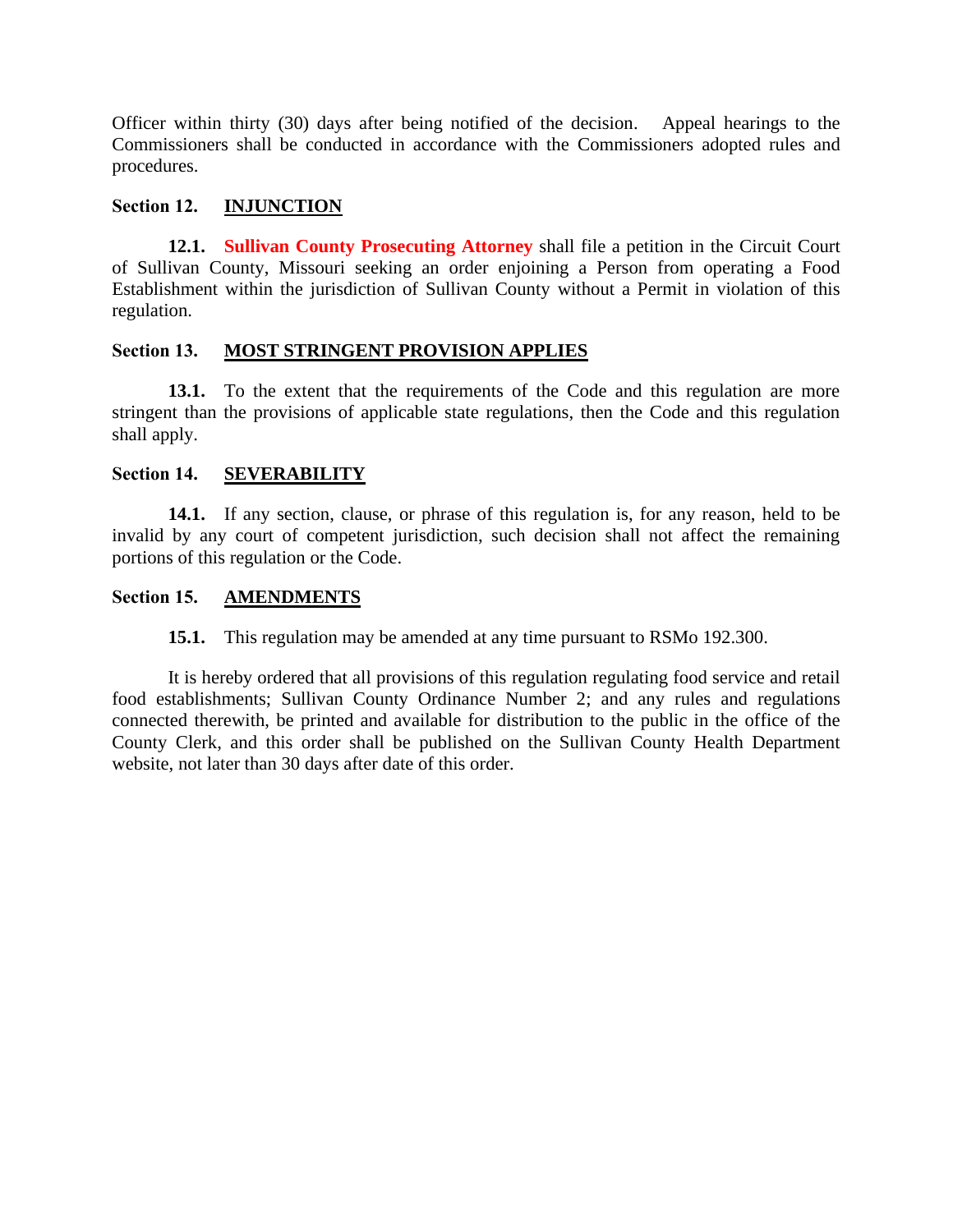# **Sullivan County Health Department Food Regulations**

### **Food Source**

- 1. All foods must come from approved sources.
- 2. No home canned foods.
- 3. Garden fresh vegetables are acceptable if washed properly.
- 4. Ground bearing fruits should be sanitized in a well diluted chlorine bath

## **Containers/Labels**

- 1. All containers must be labeled on the outside.
- 2. Cleaners must be labeled and stored separately from food items.
- 3. Everything should be labeled.
- 4. Liquids should not be transferred out of original container.

5. All food products should be labeled properly, sealed, and marked with expiration dates if applicable.

### **Product Temperatures**

| 1. Cold Foods           | Below 41F  |
|-------------------------|------------|
| 2. Hot Foods            | Above 135F |
| 3. Rare Roast Beef      | 130F       |
| 4. Pork Products        | 150F       |
| 5. All Left Overs       | 165F       |
| 6. Poultry and Stuffing | 165F       |
| 7. Fish and Shellfish   | 140F       |
| 8. Fresh Egg Products   | 140F       |
| 9. Hamburger Patties    | 155F       |

# **Thermometers**

- 1. Thermometers should be present in all cooling units.
- 2. Probe stem thermometers should be present at the establishment and used appropriately.
- Check internal food temperatures by inserting the **thermometer** into the food.
- 3. Sanitize probe between the probing of different products.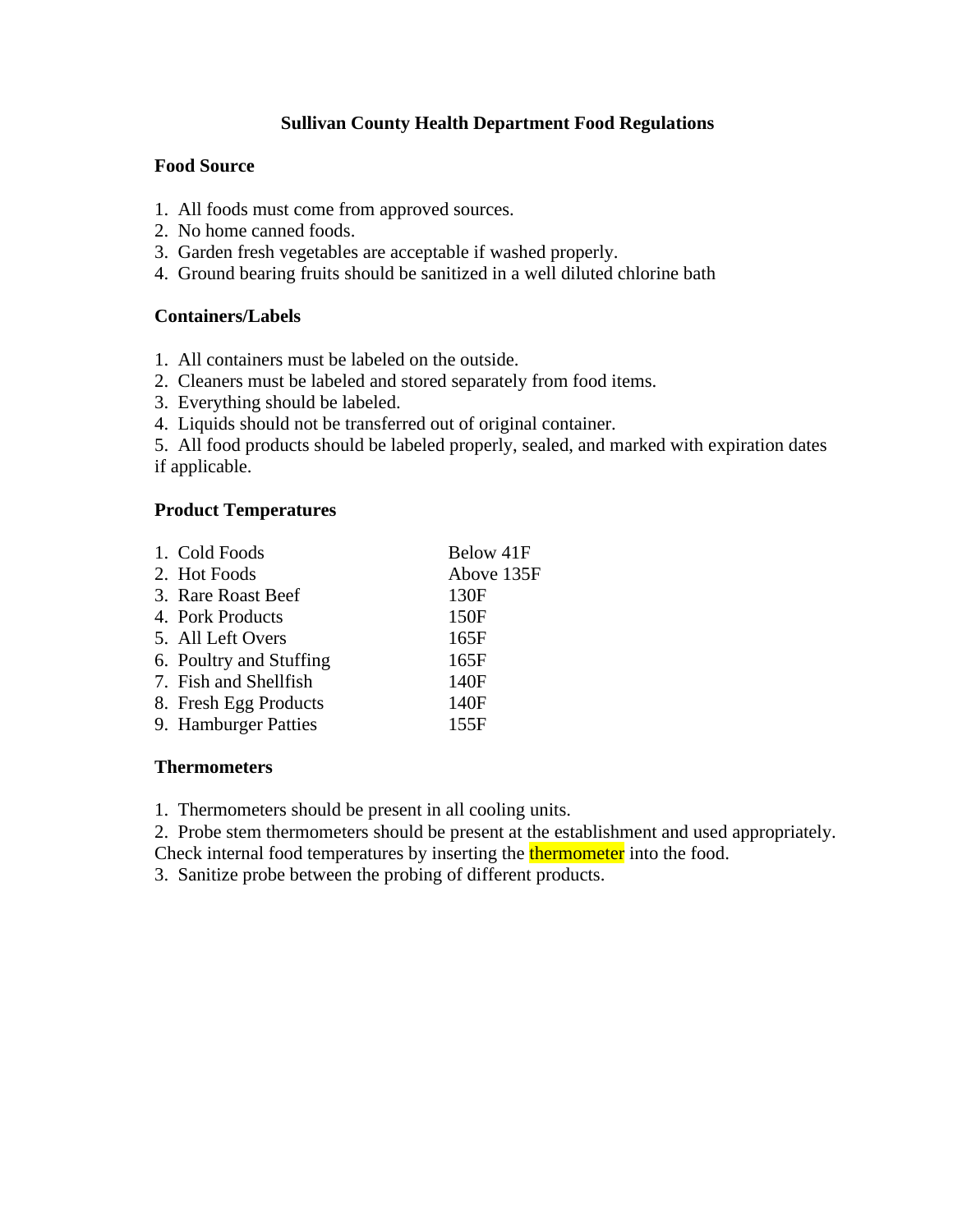# **Thawing of Foods**

- 1. Foods should be thawed:
	- a. under cold running water
	- b. microwave defrost cycles
	- c. refrigeration

# **Cooling Procedure**

2. 70 degrees F within 2 hours in ice bath or  $\frac{45 \text{ degrees}}{15}$  within 4 hours

# **Potential Hazardous Foods**

1. All reserved potentially hazardous foods must be reheated on the stove or in the microwave oven to 165 F.

2. No direct reheating of cold foods on the steam table.

# **Cross Contamination**

1. Cross contamination exists when harmful bacteria from one food item is transferred to another food item by means of a non-food surface that is unsanitary. For example: utensils, equipment, or human hands.

2. The greatest area of concern is the cutting boards and meat slicers.

# **Food Protection**

1. Foods stored in walk-in coolers should be covered in individual containers and stored 6 inches or higher off the floor.

2. Food should not be stored under leaky or dripping condensers or on the bottom of refrigeration units where the drains are plugged and standing non potable water is ponding. 3. Do not handle food more times than necessary during preparation.

# **Food Dispensing Utensils**

1. Ice scoops should be stored with handles out of the ice or in a clean covered container on top of the ice machine.

2. Employees should not dip the glass into the ice machine.

3. Food should be handled with food utensils when appropriate to minimize the amount of hand contact of food products.

4. Different utensils should be used when turning hamburgers as opposed to steaks, to avoid cross contamination.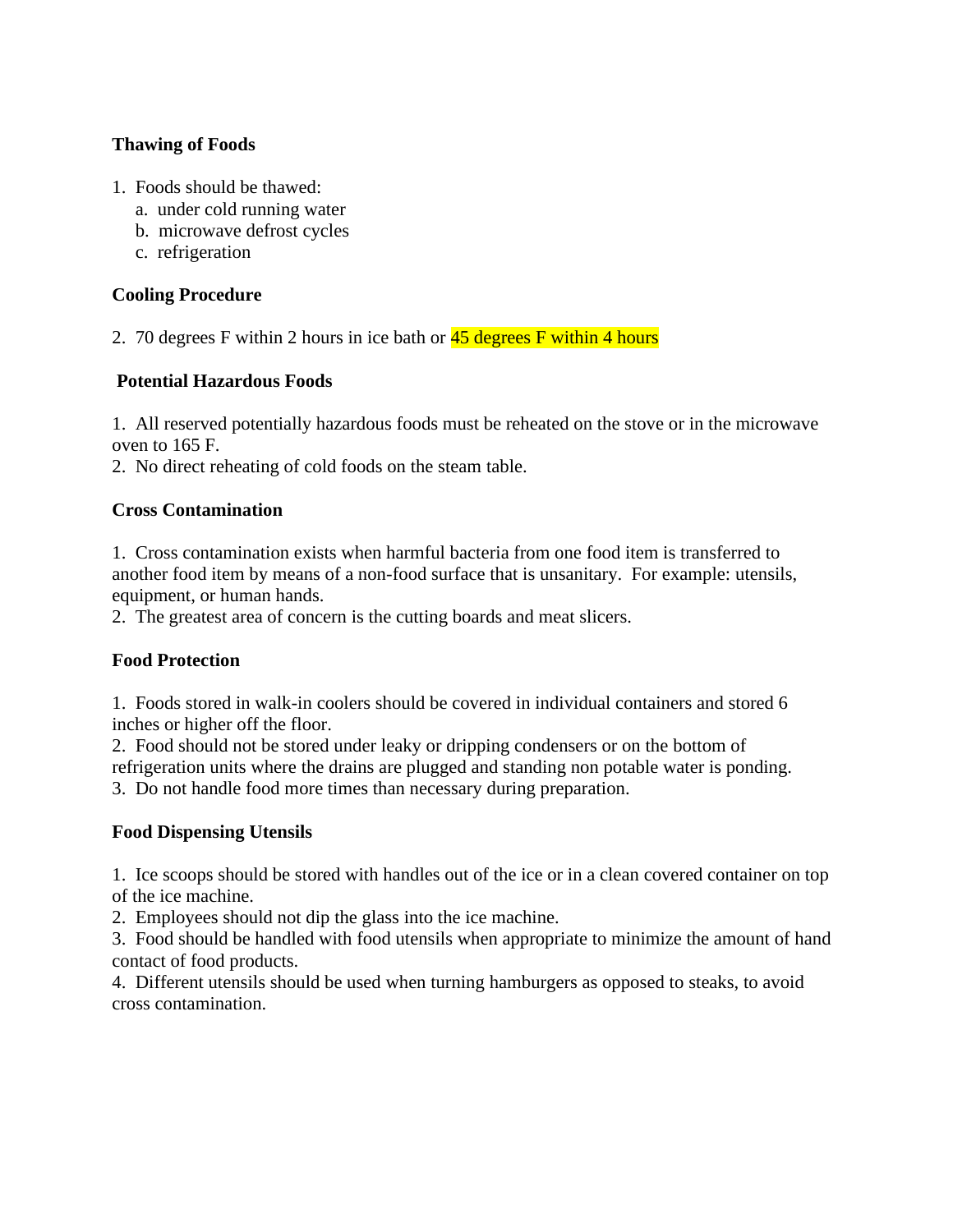# **Hygienic Practices/Handwashing**

- 1. Always wash hands after breaks and using the restroom
- 2. Plastic gloves are not a prevention of food borne illness.
- 3. Some of the most important areas of sanitation are: hand-washing, clean cloths, hair

restraints, no jewelry, no eating, **NO SMOKING DURING OR NEAR FOOD** 

**PREPARATION**, clean hands, and a sanitary body.

4. Once accessible hand washing sink must be designated and installed in the food preparation area for hand-washing only by employees. **THE 3 VAT SINK IS NOT FOR HAND-WASHING!**

5. Disease can also be spread by handling money and change.

# **Food Contact**

1. Surfaces of equipment and utensils should be cleaned within in a minimum of 4 hours or as necessary for them to remain in a sanitary condition.

- 2. Non-food contact surfaces should be cleaned daily.
- 3. Any damaged surfaced should be repaired with easily cleanable material.

# **Sanitizing of Utensils and Equipment**

1. The 3 vat sink is to wash, rinse, and sanitize dishes, glassware, silverware, and utensils. The last compartment needs a chlorine bleach solution of 200 ppm.

2. Wiping cloth solution should be 200 ppm of chlorine bleach. Solution should be changed periodically during the day.

3. Dishwashers should be maintained and sanitized according to manufacturer's guidelines.

# **Storage**

1. Utensils should air dry, not towel dried. Silverware should be stored with handles up.

- 2. All food should be stored in a clean covered container.
- 3. Different kinds of meat that are uncooked should be in separate containers and labeled.

4. Clean utensils should not be stored in dirty drawers or on top of dusty surfaces or on unclean containers.

5. Foods are allowed to be stored in food grade containers or bags.

6. Foods or food equipment should never be covered or stored with a trash bag even if they are new.

7. Shelves that store food or liquor should have an easily cleanable surface. ( wood shelves need to be sealed)

8. Toxic chemicals should be stored separate and below any food items to prevent any possible contamination.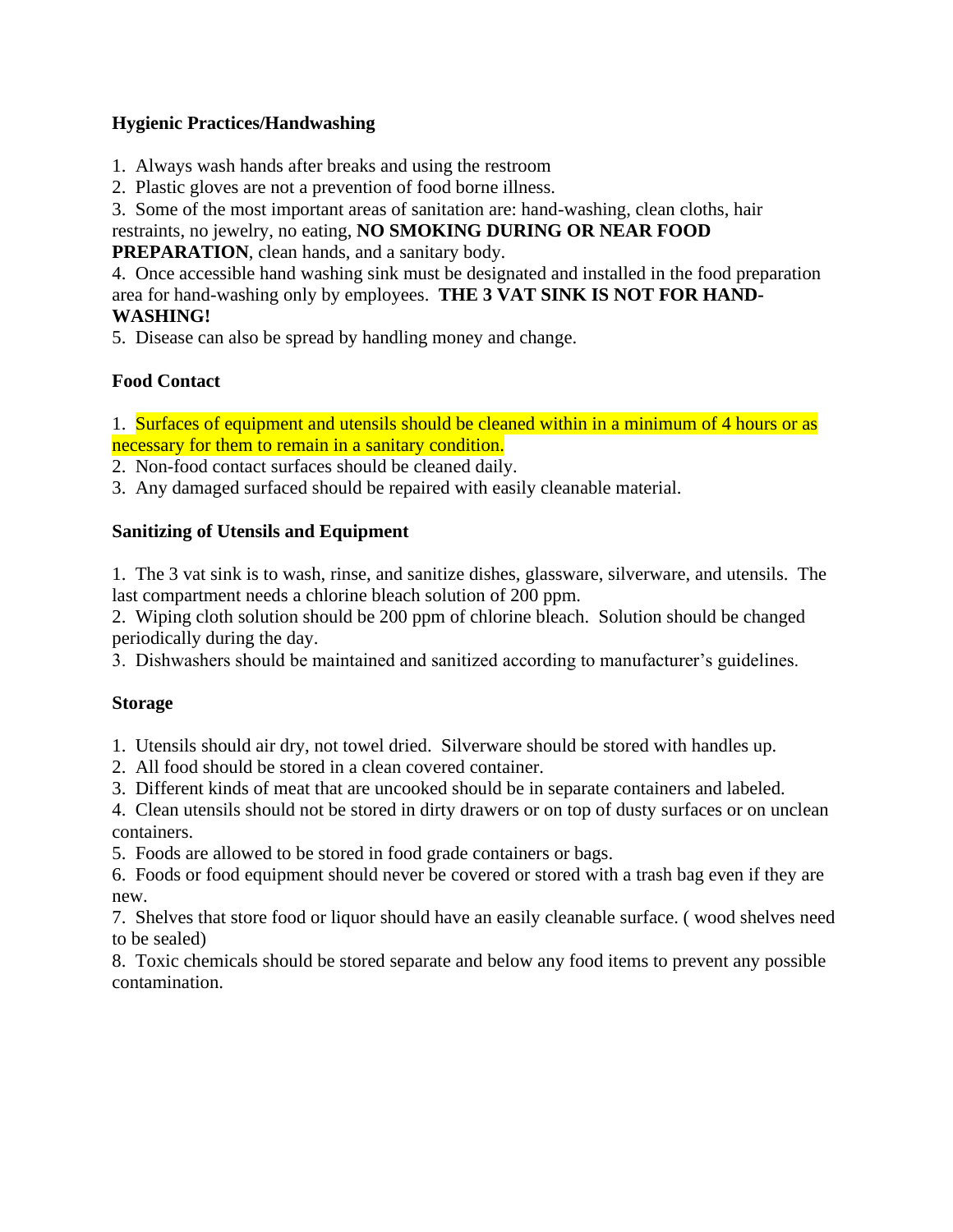### **Single Use Items**

- 1. Plastic cups, plates, spoons, ie, are not to be reused.
- 2. Reuse of bread snacks or pie pans is prohibited.
- 3. The plastic sleeve should be left around paper cups.
- 4. Single service articles should be stored in clean designated areas.

### **Safe Water Source**

- 1. An establishment must have a safe drinking water supply with hot and cold water pressure.
- 2. Private wells are subject to testing for bacteria and nitrate contamination.

### **Sewage Disposal**

- 1. Sewage, grease, and by products will be disposed in a sanitary waste water disposal system.
- 2. Plumbing that leaks, drains, or clogged, will need to be repaired.
- 3. A restroom is required for the employees to use with a hand washing sink.

#### **Dumpsters or Garbage Containers**

1. Dumpsters and garbage containers should be insect and rodent proof and have tight fitting lids.

2. They should be on concrete or asphalt. If not, the floor needs to be an easily cleaned surface with a drain.

3. There should not be a large accumulation of trash or debris left around the dumpster or garbage container.

# **Pets – Pests – Screens**

- 1. No dogs except service dogs are allowed in customer areas.
- 2. Outer openings, screen doors, and entrances should not let daylight in or around them.
- 3. Screens on windows and screen doors should be kept in good repair.

#### **Floors and Walls**

- 1. Floors should be clean and in good repair throughout the facility.
- 2. Concrete and wood floors should be sealed.
- 3. Walls should be clean and in good repair.